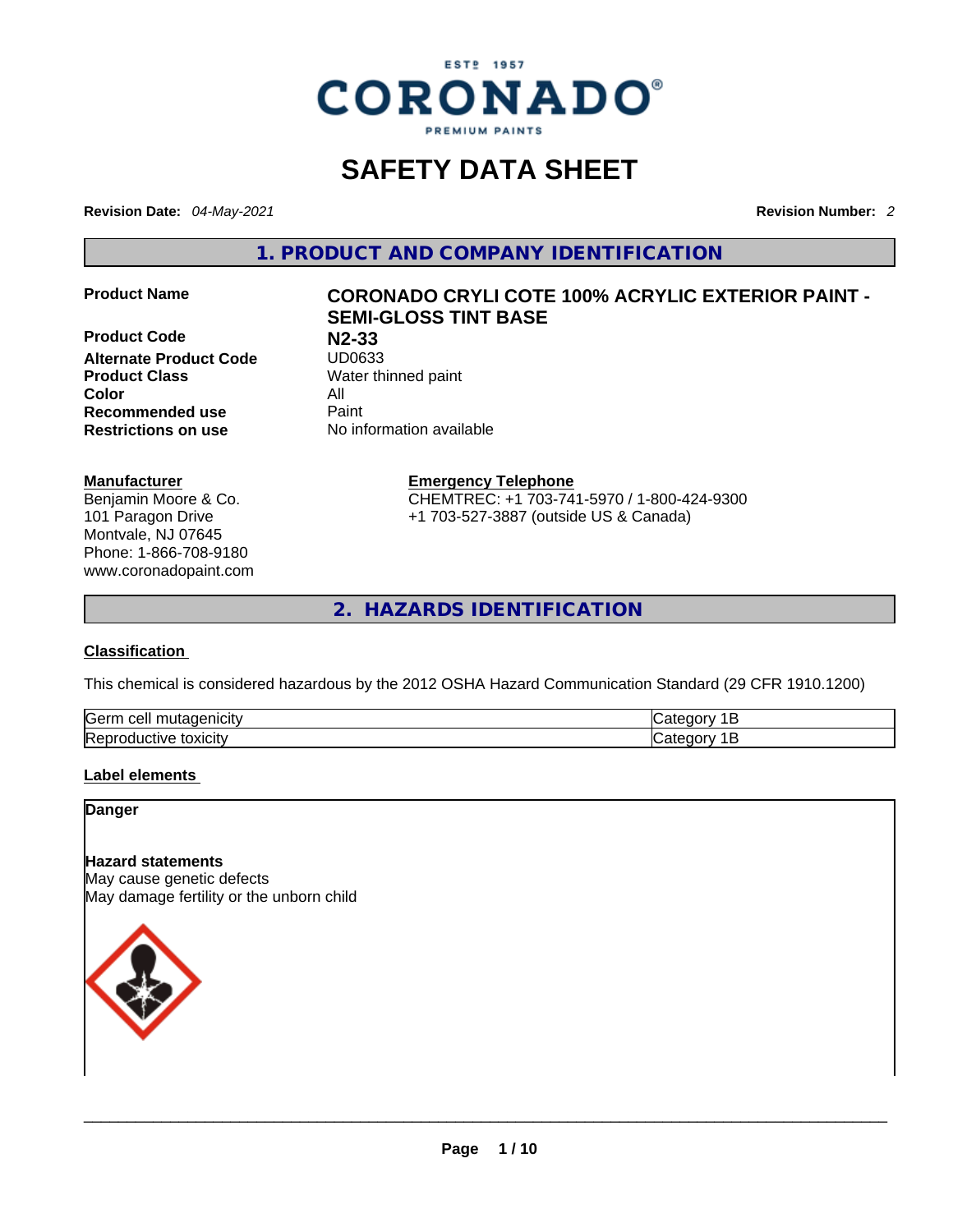#### **Appearance** liquid **Odor 11** and **Odor 11** and **Odor 11** and **Odor 11** and **Odor** 11 and **Odor** 11 and **Odor** 11 and **Odor** 11 and **Odor** 11 and **Odor** 11 and **Odor** 11 and **Odor** 11 and **Odor** 11 and **Odor** 11 and **Odor**

**Precautionary Statements - Prevention** Obtain special instructions before use

Do not handle until all safety precautions have been read and understood Use personal protective equipment as required

**Precautionary Statements - Response**

IF exposed or concerned: Get medical advice/attention

**Precautionary Statements - Storage** Store locked up

**Precautionary Statements - Disposal** Dispose of contents/container to an approved waste disposal plant

**Hazards not otherwise classified (HNOC)**  Not applicable

**Other information** 

No information available

**WARNING:** This product contains isothiazolinone compounds at levels of <0.1%. These substances are biocides commonly found in most paints and a variety of personal care products as a preservative. Certain individuals may be sensitive or allergic to these substances, even at low levels.

#### **3. COMPOSITION INFORMATION ON COMPONENTS**

| <b>Chemical name</b>                         | CAS No.    | Weight-%    |
|----------------------------------------------|------------|-------------|
| Titanium dioxide                             | 13463-67-7 | $10 - 15$   |
| Kaolin                                       | 1332-58-7  | $5 - 10$    |
| Carbamic acid, 1H-benzimidazol-2-yl-, methyl | 10605-21-7 | $0.1 - 0.5$ |
| ester                                        |            |             |
| 2-Amino-2-methly-1-propanol                  | 124-68-5   | $0.1 - 0.5$ |
| Sodium C14-C16 olefin sulfonate              | 68439-57-6 | $0.1 - 0.5$ |

| If symptoms persist, call a physician. Show this safety data sheet to the doctor in<br><b>General Advice</b><br>attendance.<br>Rinse thoroughly with plenty of water for at least 15 minutes and consult a<br><b>Eye Contact</b><br>physician. |
|------------------------------------------------------------------------------------------------------------------------------------------------------------------------------------------------------------------------------------------------|
|                                                                                                                                                                                                                                                |
|                                                                                                                                                                                                                                                |
| <b>Skin Contact</b><br>Wash off immediately with soap and plenty of water while removing all<br>contaminated clothes and shoes.                                                                                                                |
| Move to fresh air. If symptoms persist, call a physician.<br><b>Inhalation</b>                                                                                                                                                                 |
| Clean mouth with water and afterwards drink plenty of water. Consult a physician<br>Ingestion<br>if necessary.                                                                                                                                 |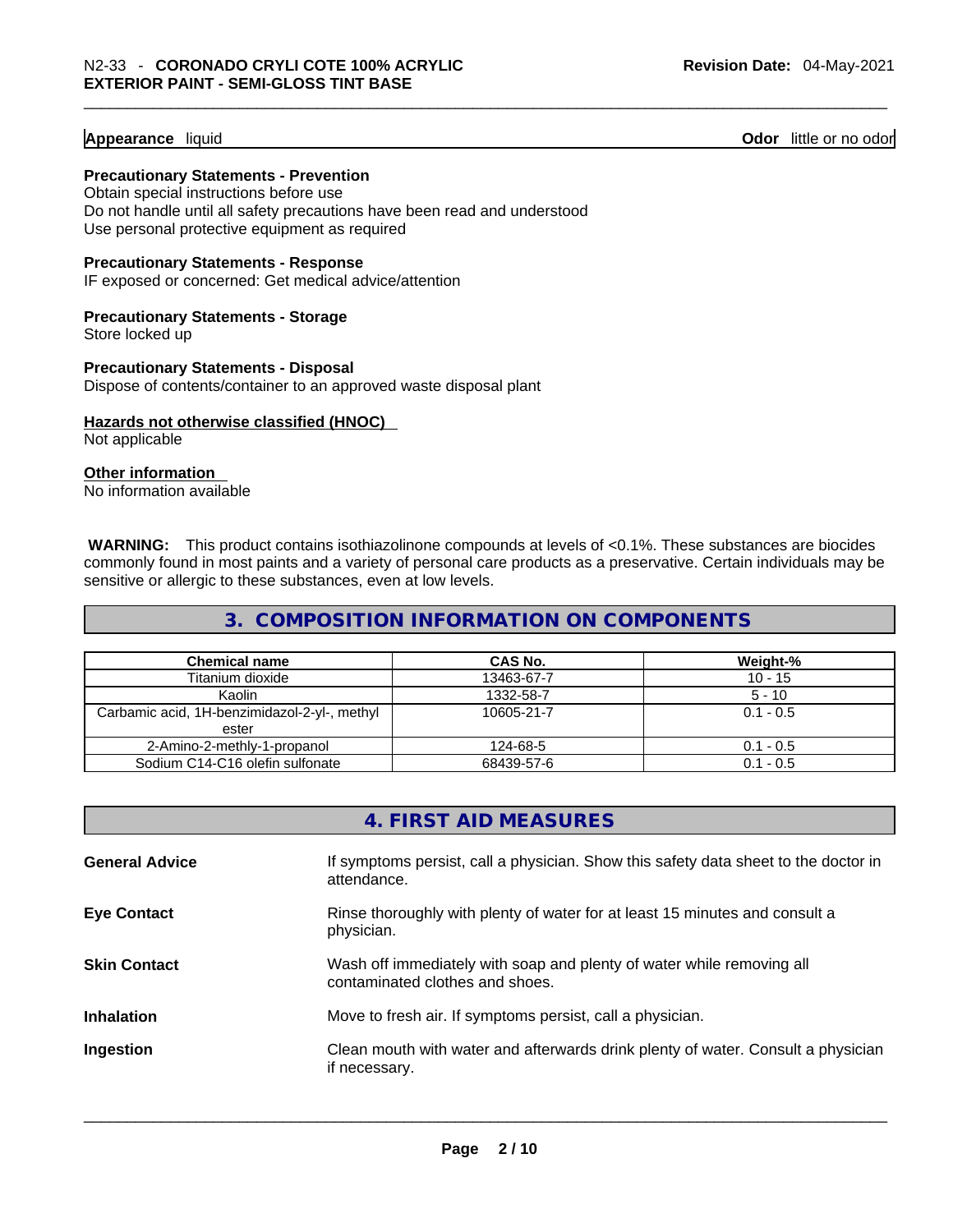| <b>Most Important</b><br><b>Symptoms/Effects</b>                                           | None known.                                           |                                                                                                                                              |  |  |  |
|--------------------------------------------------------------------------------------------|-------------------------------------------------------|----------------------------------------------------------------------------------------------------------------------------------------------|--|--|--|
| <b>Notes To Physician</b>                                                                  |                                                       | Treat symptomatically.                                                                                                                       |  |  |  |
|                                                                                            |                                                       | 5. FIRE-FIGHTING MEASURES                                                                                                                    |  |  |  |
| <b>Suitable Extinguishing Media</b>                                                        |                                                       | Use extinguishing measures that are appropriate to local<br>circumstances and the surrounding environment.                                   |  |  |  |
|                                                                                            | Protective equipment and precautions for firefighters | As in any fire, wear self-contained breathing apparatus<br>pressure-demand, MSHA/NIOSH (approved or equivalent)<br>and full protective gear. |  |  |  |
|                                                                                            | <b>Specific Hazards Arising From The Chemical</b>     | Closed containers may rupture if exposed to fire or<br>extreme heat.                                                                         |  |  |  |
| Sensitivity to mechanical impact                                                           |                                                       | No                                                                                                                                           |  |  |  |
| Sensitivity to static discharge                                                            |                                                       | No                                                                                                                                           |  |  |  |
| <b>Flash Point Data</b><br>Flash point (°F)<br>Flash Point (°C)<br><b>Method</b>           |                                                       | Not applicable<br>Not applicable<br>Not applicable                                                                                           |  |  |  |
| <b>Flammability Limits In Air</b>                                                          |                                                       |                                                                                                                                              |  |  |  |
| Lower flammability limit:<br><b>Upper flammability limit:</b>                              |                                                       | Not applicable<br>Not applicable                                                                                                             |  |  |  |
| <b>NFPA</b><br>Health: 2                                                                   | Flammability: 0                                       | Instability: 0<br><b>Special: Not Applicable</b>                                                                                             |  |  |  |
| <b>NFPA Legend</b><br>0 - Not Hazardous<br>1 - Slightly<br>2 - Moderate<br>$2 \quad 11.75$ |                                                       |                                                                                                                                              |  |  |  |

3 - High

4 - Severe

*The ratings assigned are only suggested ratings, the contractor/employer has ultimate responsibilities for NFPA ratings where this system is used.* 

*Additional information regarding the NFPA rating system is available from the National Fire Protection Agency (NFPA) at www.nfpa.org.* 

#### **6. ACCIDENTAL RELEASE MEASURES**

| <b>Personal Precautions</b>      | Avoid contact with skin, eyes and clothing. Ensure adequate ventilation. |
|----------------------------------|--------------------------------------------------------------------------|
| <b>Other Information</b>         | Prevent further leakage or spillage if safe to do so.                    |
| <b>Environmental precautions</b> | See Section 12 for additional Ecological Information.                    |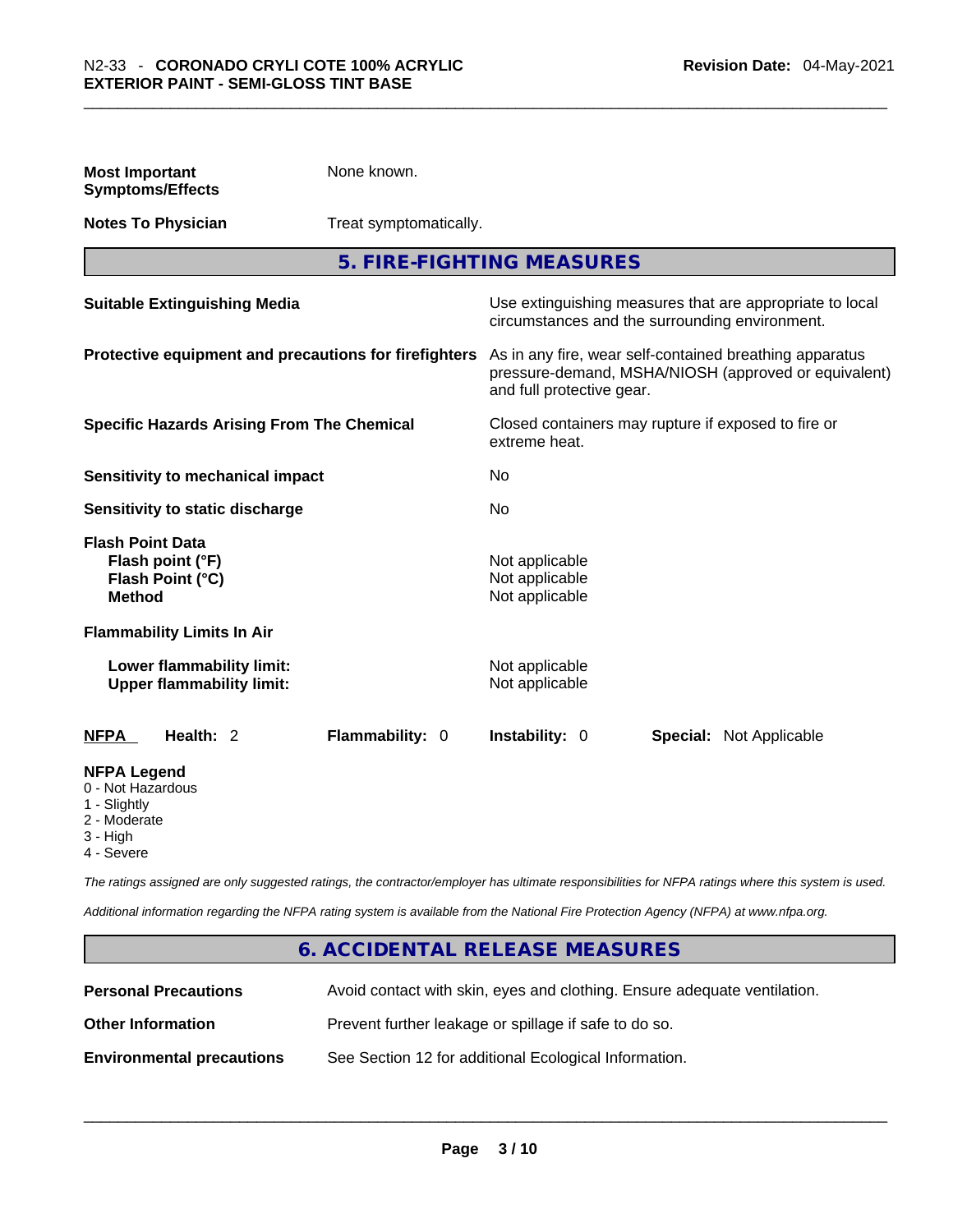| <b>Methods for Cleaning Up</b> | Soak up with inert absorbent material. Sweep up and shovel into suitable<br>containers for disposal.                                                                             |  |  |
|--------------------------------|----------------------------------------------------------------------------------------------------------------------------------------------------------------------------------|--|--|
|                                | 7. HANDLING AND STORAGE                                                                                                                                                          |  |  |
| <b>Handling</b>                | Avoid contact with skin, eyes and clothing. Avoid breathing vapors, spray mists or<br>sanding dust. In case of insufficient ventilation, wear suitable respiratory<br>equipment. |  |  |
| <b>Storage</b>                 | Keep container tightly closed. Keep out of the reach of children.                                                                                                                |  |  |
| <b>Incompatible Materials</b>  | No information available                                                                                                                                                         |  |  |

#### **8. EXPOSURE CONTROLS/PERSONAL PROTECTION**

#### **Exposure Limits**

| <b>Chemical name</b> | <b>ACGIH TLV</b>                                                                                                  | <b>OSHA PEL</b>                                        |
|----------------------|-------------------------------------------------------------------------------------------------------------------|--------------------------------------------------------|
| Titanium dioxide     | TWA: $10 \text{ mg/m}^3$                                                                                          | $15 \text{ ma/m}^3$ - TWA                              |
| Kaolin               | TWA: 2 $mg/m3$ particulate matter<br>containing no asbestos and <1%<br>crystalline silica, respirable particulate | 15 mg/m <sup>3</sup> - TWA<br>$5 \text{ mg/m}^3$ - TWA |
|                      | matter                                                                                                            |                                                        |

#### **Legend**

ACGIH - American Conference of Governmental Industrial Hygienists Exposure Limits OSHA - Occupational Safety & Health Administration Exposure Limits N/E - Not Established

**Engineering Measures** Ensure adequate ventilation, especially in confined areas.

#### **Personal Protective Equipment**

| <b>Eye/Face Protection</b>    | Safety glasses with side-shields.                                                                                                                                                                                                                                                                                                                                   |
|-------------------------------|---------------------------------------------------------------------------------------------------------------------------------------------------------------------------------------------------------------------------------------------------------------------------------------------------------------------------------------------------------------------|
| <b>Skin Protection</b>        | Protective gloves and impervious clothing.                                                                                                                                                                                                                                                                                                                          |
| <b>Respiratory Protection</b> | Use only with adequate ventilation. In operations where exposure limits are<br>exceeded, use a NIOSH approved respirator that has been selected by a<br>technically qualified person for the specific work conditions. When spraying the<br>product or applying in confined areas, wear a NIOSH approved respirator<br>specified for paint spray or organic vapors. |
| <b>Hygiene Measures</b>       | Avoid contact with skin, eyes and clothing. Remove and wash contaminated                                                                                                                                                                                                                                                                                            |

clothing before re-use. Wash thoroughly after handling.

#### **9. PHYSICAL AND CHEMICAL PROPERTIES**

**Appearance** liquid **Odor**<br> **Odor Threshold**<br> **Odor Threshold**<br> **CODOR**<br> **CODOR**<br> **CODOR**<br> **CODOR**<br> **CODOR**<br> **CODOR**<br> **CODOR**<br> **CODOR**<br> **CODOR Density** (Ibs/gal) **Specific Gravity** 1.20 - 1.25

No information available<br>10.0 - 10.4 **pH** No information available **Viscosity (cps)** No information available \_\_\_\_\_\_\_\_\_\_\_\_\_\_\_\_\_\_\_\_\_\_\_\_\_\_\_\_\_\_\_\_\_\_\_\_\_\_\_\_\_\_\_\_\_\_\_\_\_\_\_\_\_\_\_\_\_\_\_\_\_\_\_\_\_\_\_\_\_\_\_\_\_\_\_\_\_\_\_\_\_\_\_\_\_\_\_\_\_\_\_\_\_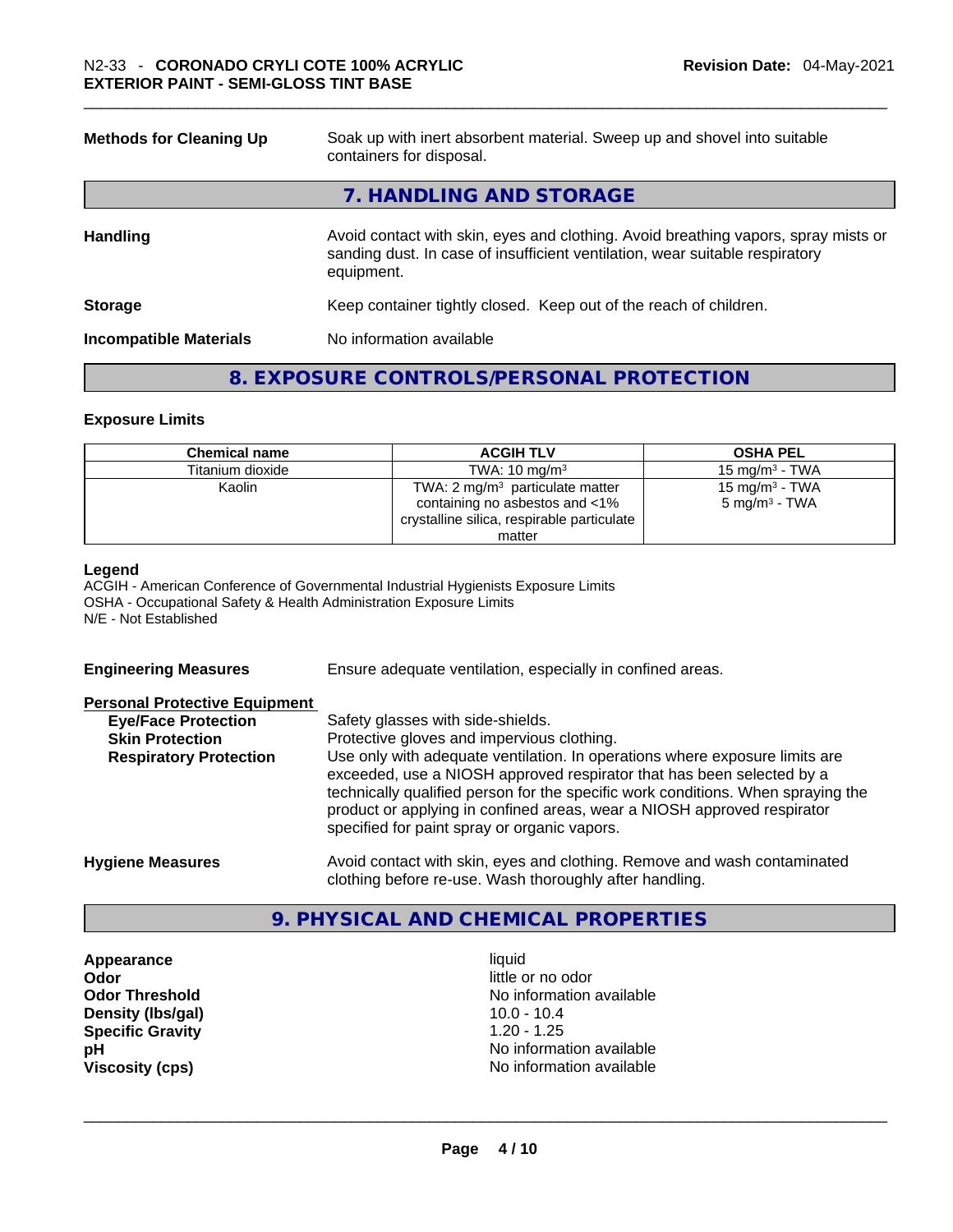**Solubility(ies)** No information available **Water solubility 19 and 19 and 19 and 19 and 19 and 19 and 19 and 19 and 19 and 19 and 19 and 19 and 19 and 19 and 19 and 19 and 19 and 19 and 19 and 19 and 19 and 19 and 19 and 19 and 19 and 19 and 19 and 19 and 19 and 1 Vapor pressure**  No information available **Vapor pressure No information available Vapor density No information available No information available Wt. % Solids** 45 - 55 **Vol. % Solids Wt. % Volatiles** 45 - 55 **Vol. % Volatiles** 60 - 70 **VOC Regulatory Limit (g/L)** < 50 **Boiling Point (°F)** 212 **Boiling Point (°C) Freezing point (°F)** 32 **Freezing Point (°C)** 0 **Flash point (°F)** Not applicable **Flash Point (°C)** Not applicable **Method**<br> **Plammability (solid, gas)**<br> **Plammability (solid, gas)**<br> **Not** applicable **Flammability** (solid, gas) **Upper flammability limit:** Not applicable **Lower flammability limit:**<br> **Autoignition Temperature (°F)**<br>
Mo information available **Autoignition Temperature (°F) Autoignition Temperature (°C)** No information available **Decomposition Temperature (°F)** No information available **Decomposition Temperature (°C)** No information available **Partition coefficient** No information available

**Evaporation Rate** No information available

#### **10. STABILITY AND REACTIVITY**

| <b>Reactivity</b>                         | Not Applicable                           |
|-------------------------------------------|------------------------------------------|
| <b>Chemical Stability</b>                 | Stable under normal conditions.          |
| <b>Conditions to avoid</b>                | Prevent from freezing.                   |
| <b>Incompatible Materials</b>             | No materials to be especially mentioned. |
| <b>Hazardous Decomposition Products</b>   | None under normal use.                   |
| <b>Possibility of hazardous reactions</b> | None under normal conditions of use.     |

#### **11. TOXICOLOGICAL INFORMATION**

#### **Product Information**

#### **Information on likely routes of exposure**

**Principal Routes of Exposure** Eye contact, skin contact and inhalation.

**Acute Toxicity** 

**Product Information** Mo information available **and the set of the set of the set of the set of the set of the set of the set of the set of the set of the set of the set of the set of the set of the set of the set of the s**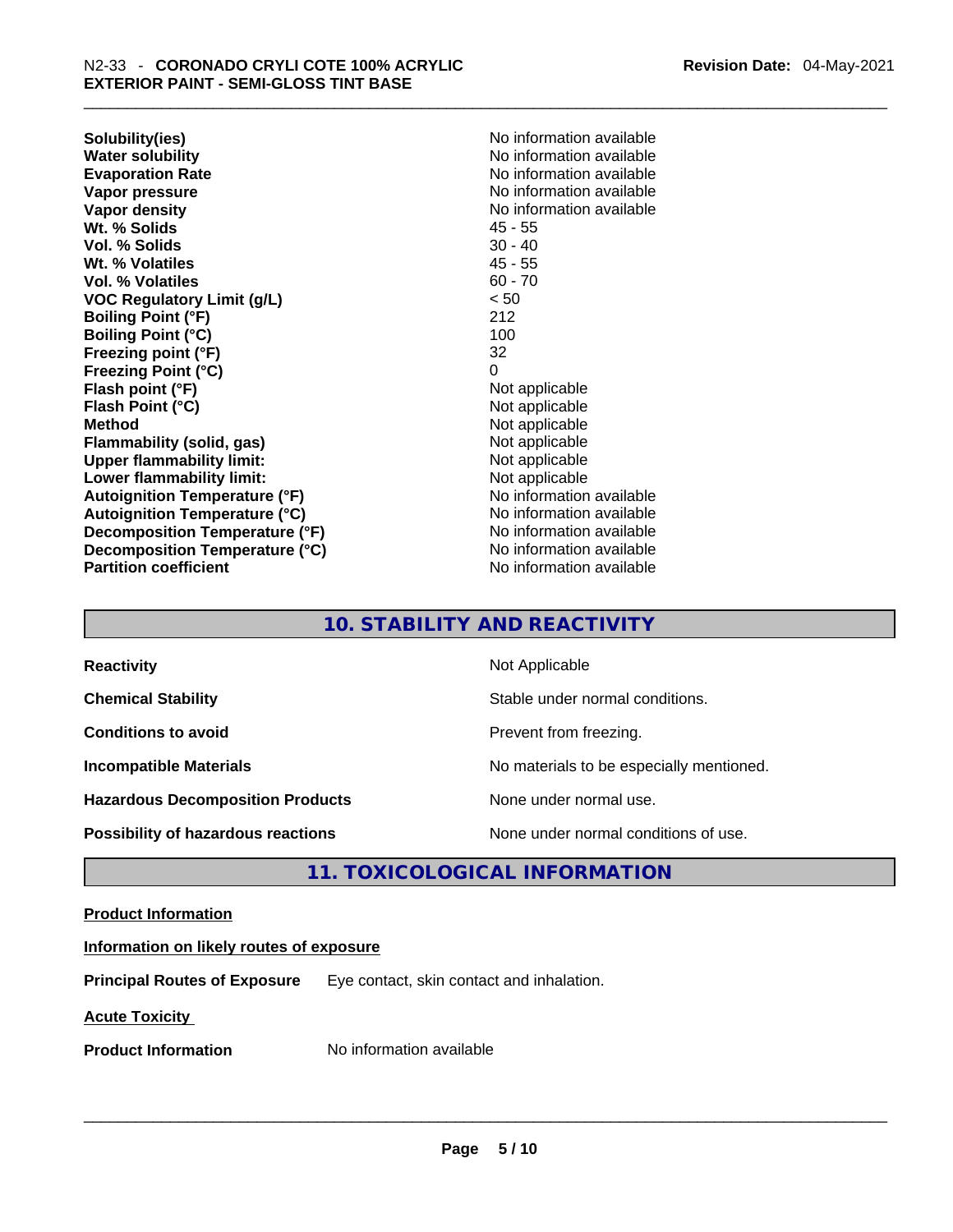#### **Symptoms related to the physical,chemical and toxicological characteristics**

| <b>Symptoms</b>                                                                            | No information available                                                                                        |  |  |  |
|--------------------------------------------------------------------------------------------|-----------------------------------------------------------------------------------------------------------------|--|--|--|
| Delayed and immediate effects as well as chronic effects from short and long-term exposure |                                                                                                                 |  |  |  |
| Eye contact                                                                                | May cause slight irritation.                                                                                    |  |  |  |
| <b>Skin contact</b>                                                                        | Substance may cause slight skin irritation. Prolonged or repeated contact may dry<br>skin and cause irritation. |  |  |  |
| <b>Inhalation</b>                                                                          | May cause irritation of respiratory tract.                                                                      |  |  |  |
| Ingestion                                                                                  | Ingestion may cause gastrointestinal irritation, nausea, vomiting and diarrhea.                                 |  |  |  |
| <b>Sensitization</b>                                                                       | No information available                                                                                        |  |  |  |
| <b>Neurological Effects</b>                                                                | No information available.                                                                                       |  |  |  |
| <b>Mutagenic Effects</b>                                                                   | Suspected of causing genetic defects.                                                                           |  |  |  |
| <b>Reproductive Effects</b>                                                                | May damage fertility or the unborn child.                                                                       |  |  |  |
| <b>Developmental Effects</b>                                                               | No information available.                                                                                       |  |  |  |
| <b>Target organ effects</b>                                                                | No information available.                                                                                       |  |  |  |
| <b>STOT - single exposure</b>                                                              | No information available.                                                                                       |  |  |  |
| <b>STOT - repeated exposure</b>                                                            | No information available.                                                                                       |  |  |  |
| Other adverse effects                                                                      | No information available.                                                                                       |  |  |  |
| <b>Aspiration Hazard</b>                                                                   | No information available                                                                                        |  |  |  |

#### **Numerical measures of toxicity**

#### **The following values are calculated based on chapter 3.1 of the GHS document**

**ATEmix (oral)** 73390 mg/kg

#### **Component Information**

| Chemical name                                                       | Oral LD50             | Dermal LD50              | <b>Inhalation LC50</b>   |
|---------------------------------------------------------------------|-----------------------|--------------------------|--------------------------|
| Titanium dioxide<br>13463-67-7                                      | $> 10000$ mg/kg (Rat) |                          |                          |
| Kaolin<br>1332-58-7                                                 | $>$ 5000 mg/kg (Rat)  | $>$ 5000 mg/kg (Rat)     | $\overline{\phantom{0}}$ |
| Carbamic acid,<br>1H-benzimidazol-2-yl-, methyl ester<br>10605-21-7 | $>$ 5050 mg/kg (Rat)  | $> 10000$ mg/kg (Rabbit) | $\overline{\phantom{a}}$ |
| 2-Amino-2-methly-1-propanol<br>124-68-5                             | $= 2900$ mg/kg (Rat)  | $>$ 2000 mg/kg (Rabbit)  |                          |
| Sodium C14-C16 olefin sulfonate<br>68439-57-6                       | $= 2220$ mg/kg (Rat)  | $> 740$ mg/kg (Rabbit)   |                          |

#### **Chronic Toxicity**

#### **Carcinogenicity**

*The information below indicates whether each agency has listed any ingredient as a carcinogen:.* 

| <b>Chemical name</b>                | IARC                 | <b>NTP</b> | OSHA   |
|-------------------------------------|----------------------|------------|--------|
|                                     | Possible Human<br>2B |            | ∟isted |
| <u>— на</u><br>dioxide<br>l itanium | Carcinoɑen           |            |        |

• Although IARC has classified titanium dioxide as possibly carcinogenic to humans (2B), their summary concludes: "No significant exposure to titanium dioxide is thought to occur during the use of products in which titanium dioxide is<br>bound to other materials, such as paint." bound to other materials, such as paint." \_\_\_\_\_\_\_\_\_\_\_\_\_\_\_\_\_\_\_\_\_\_\_\_\_\_\_\_\_\_\_\_\_\_\_\_\_\_\_\_\_\_\_\_\_\_\_\_\_\_\_\_\_\_\_\_\_\_\_\_\_\_\_\_\_\_\_\_\_\_\_\_\_\_\_\_\_\_\_\_\_\_\_\_\_\_\_\_\_\_\_\_\_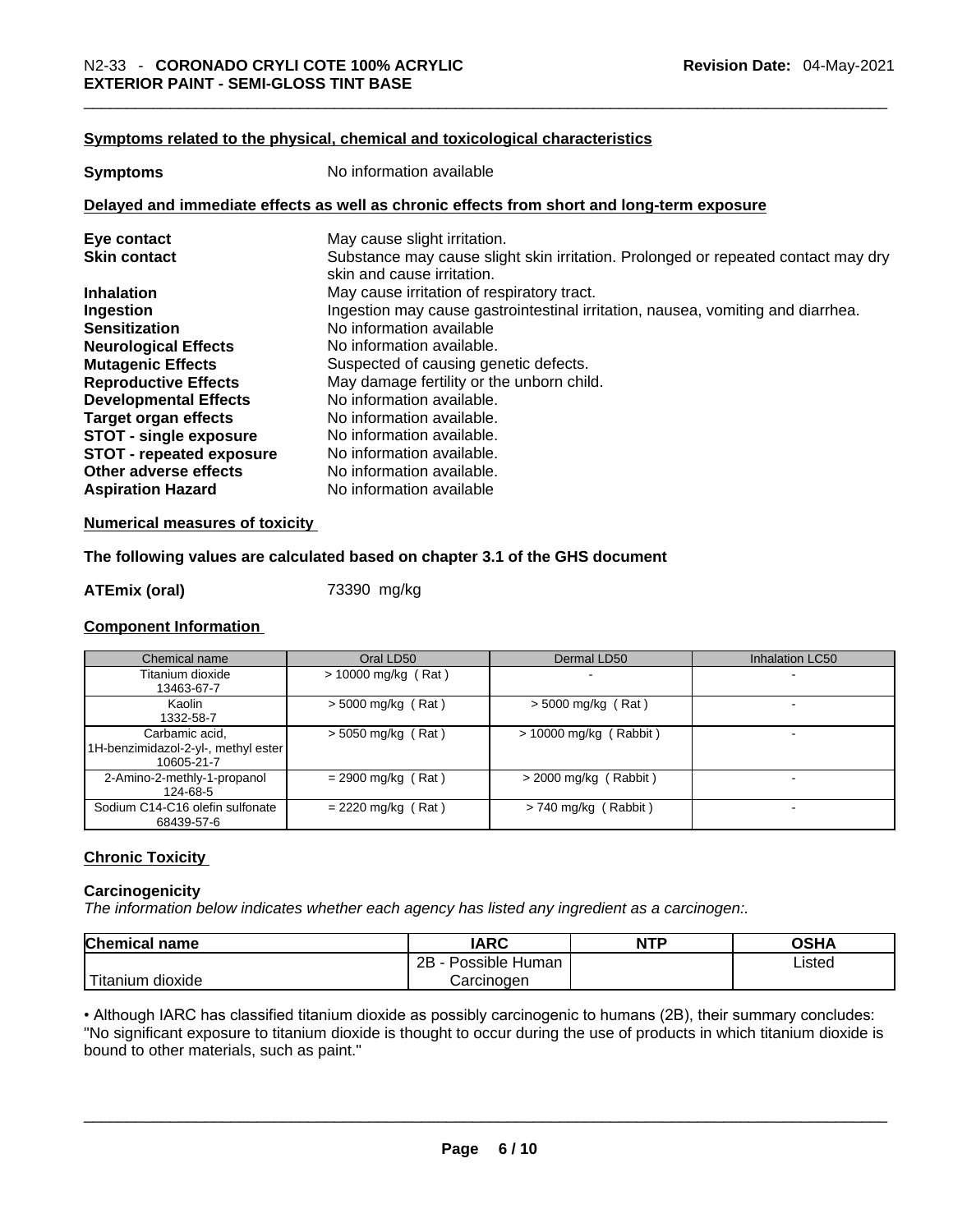#### **Legend**

IARC - International Agency for Research on Cancer NTP - National Toxicity Program OSHA - Occupational Safety & Health Administration

**12. ECOLOGICAL INFORMATION** 

#### **Ecotoxicity Effects**

The environmental impact of this product has not been fully investigated.

#### **Product Information**

#### **Acute Toxicity to Fish**

No information available

#### **Acute Toxicity to Aquatic Invertebrates**

No information available

#### **Acute Toxicity to Aquatic Plants**

No information available

#### **Persistence / Degradability**

No information available.

#### **Bioaccumulation**

No information available.

#### **Mobility in Environmental Media**

No information available.

#### **Ozone**

No information available

#### **Component Information**

#### **Acute Toxicity to Fish**

Titanium dioxide  $LC50:$  > 1000 mg/L (Fathead Minnow - 96 hr.) Carbamic acid, 1H-benzimidazol-2-yl-, methyl ester LC50: 1.5 mg/L (Rainbow Trout - 96 hr.)

#### **Acute Toxicity to Aquatic Invertebrates**

Carbamic acid, 1H-benzimidazol-2-yl-, methyl ester LC50: 0.22 mg/L (water flea - 48 hr.)

## **Acute Toxicity to Aquatic Plants**

# No information available \_\_\_\_\_\_\_\_\_\_\_\_\_\_\_\_\_\_\_\_\_\_\_\_\_\_\_\_\_\_\_\_\_\_\_\_\_\_\_\_\_\_\_\_\_\_\_\_\_\_\_\_\_\_\_\_\_\_\_\_\_\_\_\_\_\_\_\_\_\_\_\_\_\_\_\_\_\_\_\_\_\_\_\_\_\_\_\_\_\_\_\_\_ **13. DISPOSAL CONSIDERATIONS**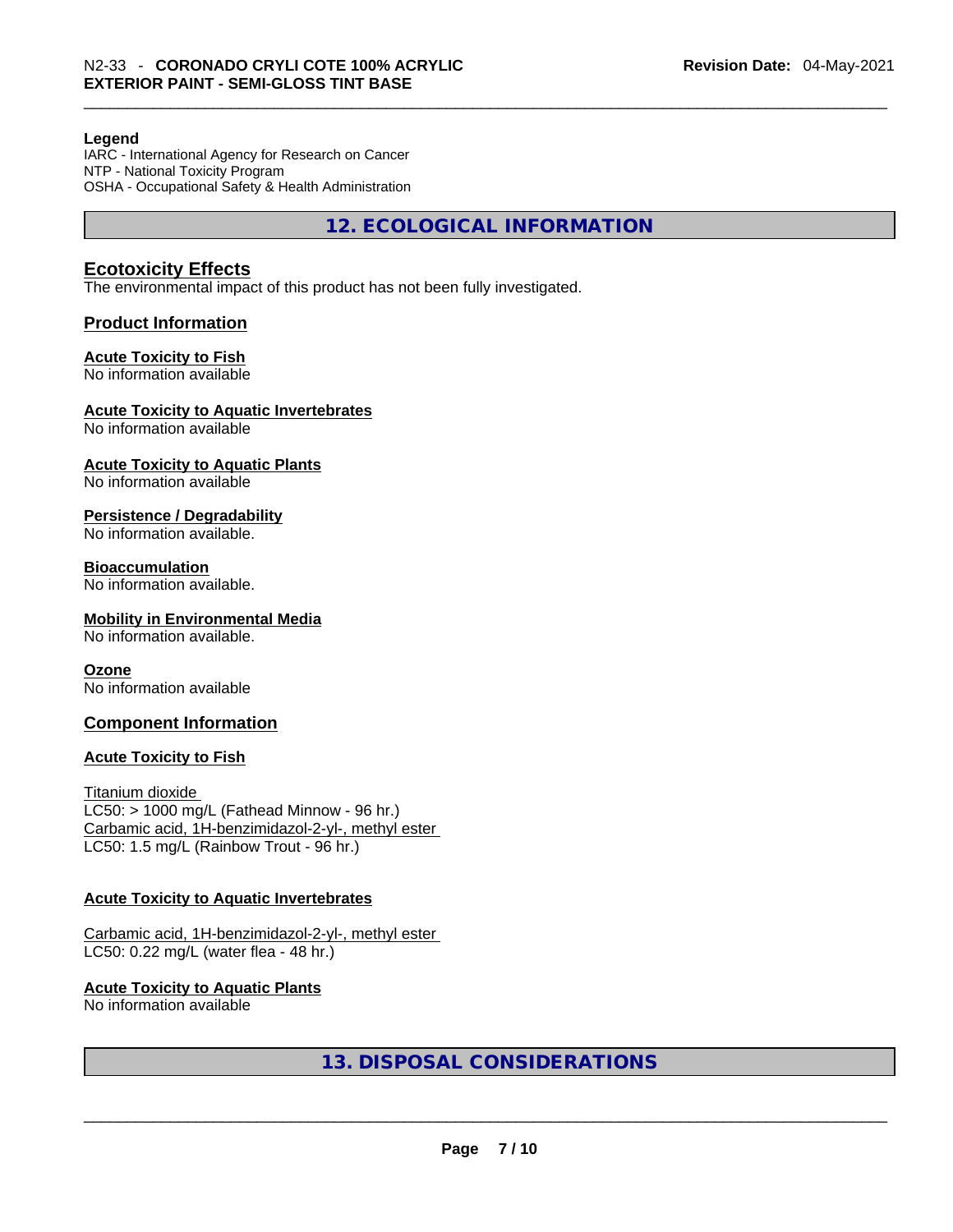| <b>Waste Disposal Method</b> | Dispose of in accordance with federal, state, and local regulations. Local<br>requirements may vary, consult your sanitation department or state-designated<br>environmental protection agency for more disposal options. |  |  |
|------------------------------|---------------------------------------------------------------------------------------------------------------------------------------------------------------------------------------------------------------------------|--|--|
|                              | 14. TRANSPORT INFORMATION                                                                                                                                                                                                 |  |  |
| <b>DOT</b>                   | Not regulated                                                                                                                                                                                                             |  |  |
| <b>ICAO/IATA</b>             | Not regulated                                                                                                                                                                                                             |  |  |
| <b>IMDG/IMO</b>              | Not regulated                                                                                                                                                                                                             |  |  |
|                              | <b>15. REGULATORY INFORMATION</b>                                                                                                                                                                                         |  |  |

#### **International Inventories**

| <b>TSCA: United States</b> | Yes - All components are listed or exempt. |
|----------------------------|--------------------------------------------|
| <b>DSL: Canada</b>         | Yes - All components are listed or exempt. |

#### **Federal Regulations**

#### **SARA 311/312 hazardous categorization**

| Acute health hazard               | No  |  |
|-----------------------------------|-----|--|
| Chronic Health Hazard             | Yes |  |
| Fire hazard                       | Nο  |  |
| Sudden release of pressure hazard | Nο  |  |
| Reactive Hazard                   | Nο  |  |

#### **SARA 313**

Section 313 of Title III of the Superfund Amendments and Reauthorization Act of 1986 (SARA). This product contains a chemical or chemicals which are subject to the reporting requirements of the Act and Title 40 of the Code of Federal Regulations, Part 372:

*None*

**Clean Air Act,Section 112 Hazardous Air Pollutants (HAPs) (see 40 CFR 61)** This product contains the following HAPs:

*None*

#### **US State Regulations**

#### **California Proposition 65**

**AVIMARNING:** Cancer and Reproductive Harm– www.P65warnings.ca.gov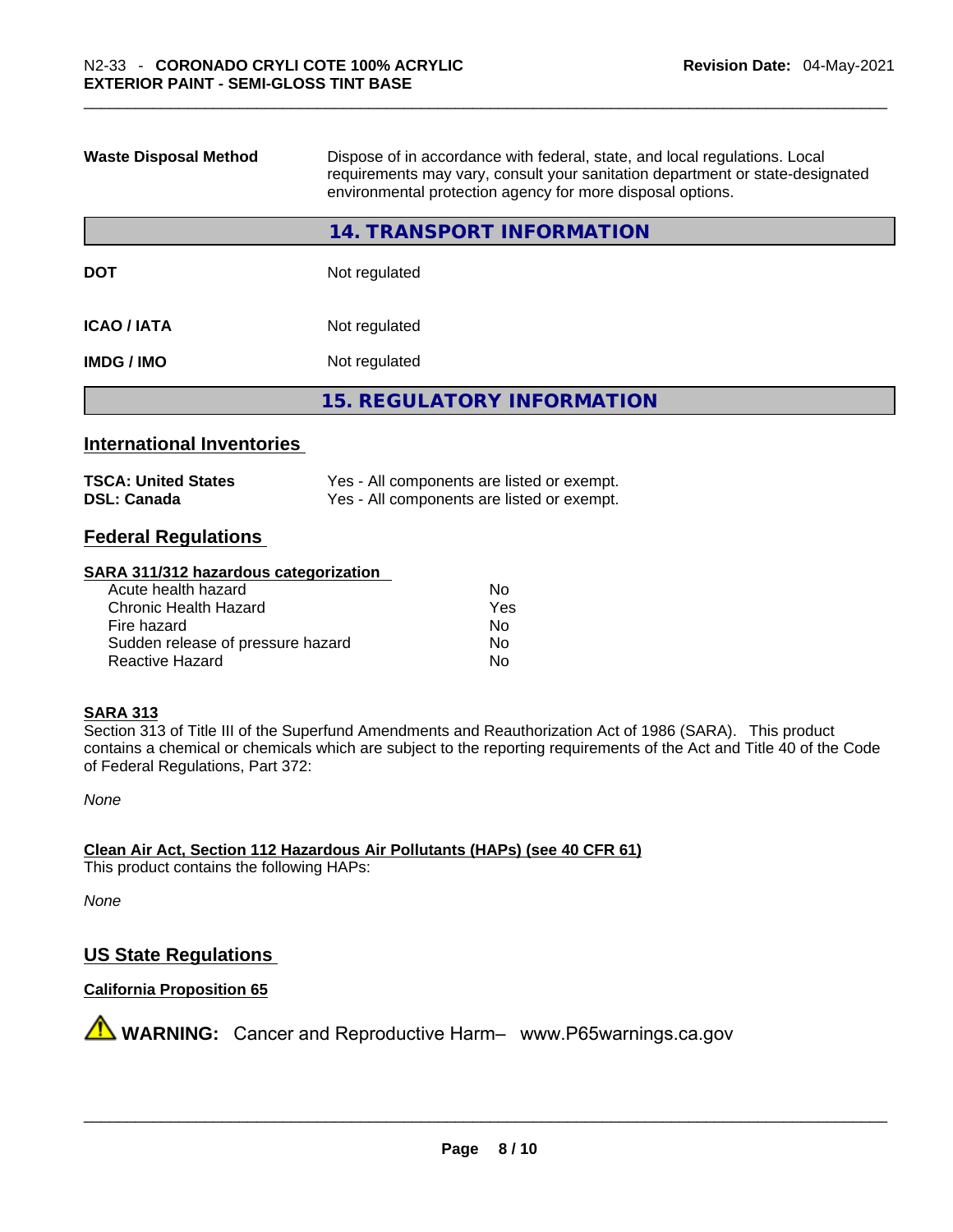#### **State Right-to-Know**

| <b>Chemical name</b>                  | Massachusetts | <b>New Jersey</b> | Pennsylvania |
|---------------------------------------|---------------|-------------------|--------------|
| Titanium dioxide                      |               |                   |              |
| Kaolin                                |               |                   |              |
| Carbamic acid, 1H-benzimidazol-2-yl-, |               |                   |              |
| methyl ester                          |               |                   |              |

#### **Legend**

X - Listed

### **16. OTHER INFORMATION**

**HMIS** - **Health:** 2\* **Flammability:** 0 **Reactivity:** 0 **PPE:** -

#### **HMIS Legend**

- 0 Minimal Hazard
- 1 Slight Hazard
- 2 Moderate Hazard
- 3 Serious Hazard
- 4 Severe Hazard
- \* Chronic Hazard
- X Consult your supervisor or S.O.P. for "Special" handling instructions.

Note: The PPE rating has intentionally been left blank. Choose appropriate PPE that will protect employees from the hazards the material will *present under the actual normal conditions of use.* 

*Caution: HMISÒ ratings are based on a 0-4 rating scale, with 0 representing minimal hazards or risks, and 4 representing significant hazards or risks. Although HMISÒ ratings are not required on MSDSs under 29 CFR 1910.1200, the preparer, has chosen to provide them. HMISÒ ratings are to be used only in conjunction with a fully implemented HMISÒ program by workers who have received appropriate HMISÒ training. HMISÒ is a registered trade and service mark of the NPCA. HMISÒ materials may be purchased exclusively from J. J. Keller (800) 327-6868.* 

 **WARNING!** If you scrape, sand, or remove old paint, you may release lead dust. LEAD IS TOXIC. EXPOSURE TO LEAD DUST CAN CAUSE SERIOUS ILLNESS, SUCH AS BRAIN DAMAGE, ESPECIALLY IN CHILDREN. PREGNANT WOMEN SHOULD ALSO AVOID EXPOSURE.Wear a NIOSH approved respirator to control lead exposure. Clean up carefully with a HEPA vacuum and a wet mop. Before you start, find out how to protect yourself and your family by contacting the National Lead Information Hotline at 1-800-424-LEAD or log on to www.epa.gov/lead.

| <b>Prepared By</b>                               | <b>Product Stewardship Department</b><br>Benjamin Moore & Co.<br>101 Paragon Drive<br>Montvale, NJ 07645<br>800-225-5554 |  |
|--------------------------------------------------|--------------------------------------------------------------------------------------------------------------------------|--|
| <b>Revision Date:</b><br><b>Revision Summary</b> | 04-May-2021<br>Not available                                                                                             |  |

Disclaimer

The information contained herein is presented in good faith and believed to be accurate as of the effective date shown above. This information is furnished without warranty of any kind. Employers should use this information only as a **supplement to other information gathered by them and must make independent determination of suitability and** completeness of information from all sources to assure proper use of these materials and the safety and health of